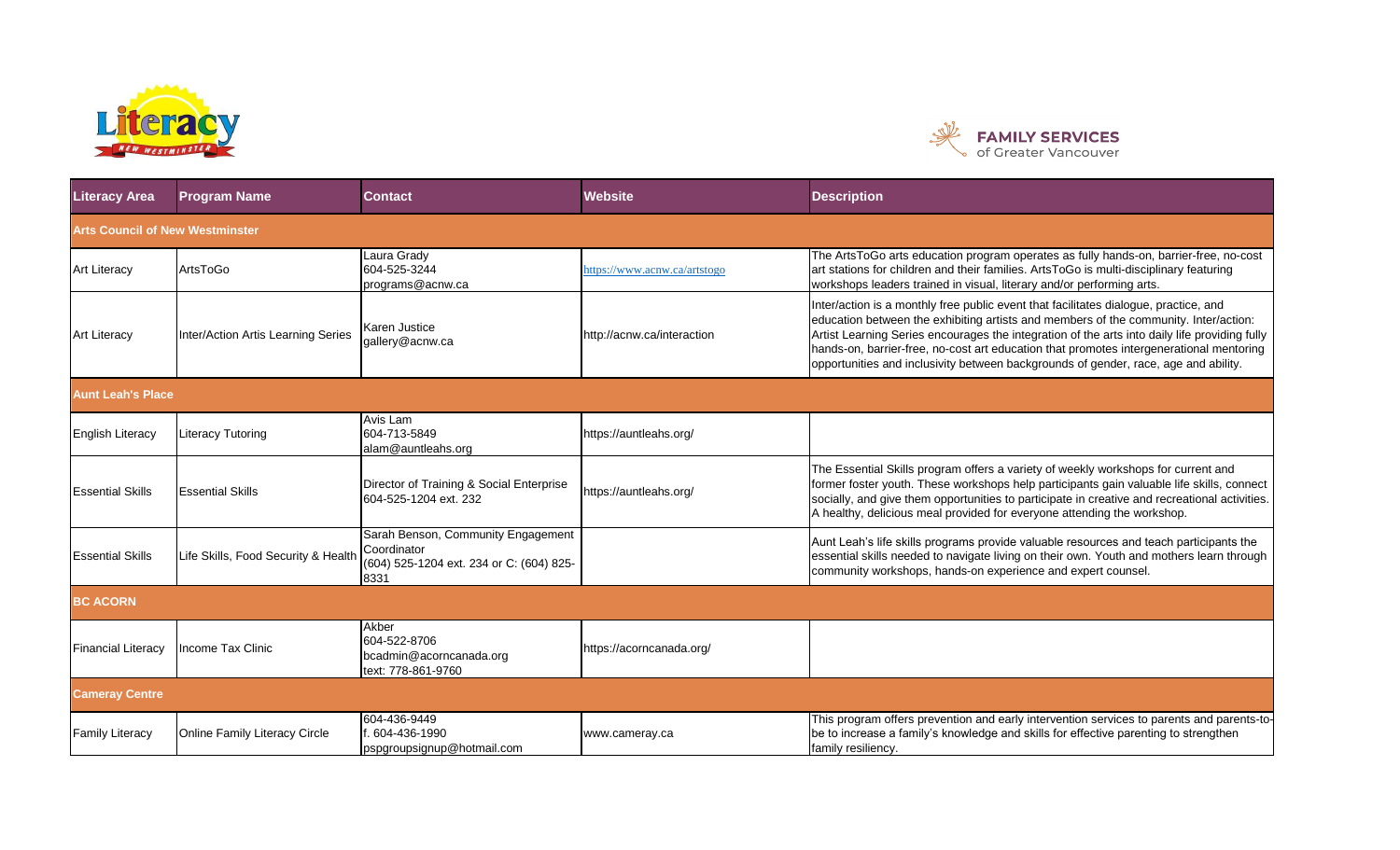| <b>Douglas College</b>                     |                                                     |                                                           |                            |                                                                                                                                                                                                                                                                                                                                                                                                                                                                                                                   |
|--------------------------------------------|-----------------------------------------------------|-----------------------------------------------------------|----------------------------|-------------------------------------------------------------------------------------------------------------------------------------------------------------------------------------------------------------------------------------------------------------------------------------------------------------------------------------------------------------------------------------------------------------------------------------------------------------------------------------------------------------------|
| <b>English Literacy</b>                    | I-CARE Literacy Program                             | Nancy Walker<br>604-527-5409<br>walkern@douglascollege.ca | www.douglascollege.ca      | Meet with a trained volunteer tutor once a week to learn basic reading, writing and<br>spelling.                                                                                                                                                                                                                                                                                                                                                                                                                  |
| <b>Financial Literacy</b>                  | Tax Clinic                                          | Drop-in (no appointments)<br>vp-accounting@dc-ba.com      | www.douglascollege.ca      | Eligibility: General public<br>Income limit: \$35,000 single, \$45,000 couple<br>Dates: 2022 dates TBC<br>Cost: Free                                                                                                                                                                                                                                                                                                                                                                                              |
| Language Literacy                          | English Language Learning and<br>Acquisition (ELLA) | 604-527-5463<br>ella@douglascollege.ca                    | www.douglascollege.ca      | Study English at Douglas College, a leader in English as a Second Language (ESL)<br>education for university and college students in Metro Vancouver. Permanent residents,<br>Canadian citizens, and refugees do not pay tuition fees.                                                                                                                                                                                                                                                                            |
| Literacy and<br><b>Essential Skills</b>    | <b>Skills for Success</b>                           | 604 777-6125<br>essentialskills@douglascollege.ca         | www.douglascollege.ca      | SKILLS FOR SUCCESS, formerly ESSENTIAL SKILLS was launched by the<br>government of Canada on May 14, 2021 to update the existing Essential Skills<br>framework. The new skills model reflects the skills needed for the Canadian workplace,<br>rapidly evolving labour market, and changing world.                                                                                                                                                                                                                |
|                                            | <b>Elizabeth Fry Society of Greater Vancouver</b>   |                                                           |                            |                                                                                                                                                                                                                                                                                                                                                                                                                                                                                                                   |
| <b>Family Literacy</b>                     | Storybook Program                                   | 604-520-1166<br>nfo@elizabethfry.com                      | https://elizabethfry.com   | EFry's Storybook program brings parents and children together through the power of<br>reading. EFry supplies new, age-appropriate books and records inmate parents reading<br>them aloud. A CD player and the recordings are then sent to their children, giving them<br>an opportunity to share a story together. The Storybook program is one of EFry's most<br>successful prison programs. It is available at Alouette Correctional Centre for Women,<br>Fraser Valley Institution and Surrey Pretrial Centre. |
| <b>Financial Literacy</b>                  | Future Bright Program                               | 604-520-1166<br>futurebright@elizabethfry.com             | www.myfuturebright.ca      | Future Bright offers low income families free, hands-on assistance in accessing federal<br>and provincial grants for their children's post-secondary education - totaling up to<br>\$3,200. Research shows that having as little as \$500 saved for post-secondary inspires<br>more youth to finish high school and pursue further academic or vocational training.                                                                                                                                               |
| <b>Literacy Essential</b><br><b>Skills</b> | Advocate Program                                    |                                                           |                            | The EFry Advocate Program is a free legal clinic providing support to individuals in need<br>of assistance dealing with situations such as rental disputes, evictions, debt collection,<br>bankruptcy, mental health and employment standards, accessing income programs.                                                                                                                                                                                                                                         |
| <b>Literacy Essential</b><br><b>Skills</b> | Woolwerx                                            | 778-712-0208<br>woolwerx.studio@elizabethfry.com          | https://elizabethfry.com   | Woolwerx is EFry's social enterprise that employs both incarcerated women and those<br>transitioning back to community life. Women receive training to clean, card and spin<br>donated wool into artisanal yarns. Visit woolwerx.com to learn more and link to our Etsy<br>shop.                                                                                                                                                                                                                                  |
| <b>Book Share</b>                          | <b>Book Share</b>                                   | 604-520-1166<br>info@elizabethfry.com                     | https://elizabethfry.com   | Free books                                                                                                                                                                                                                                                                                                                                                                                                                                                                                                        |
| Family Services of Greater Vancouver       |                                                     |                                                           |                            |                                                                                                                                                                                                                                                                                                                                                                                                                                                                                                                   |
| <b>Art Literacy</b>                        | Arts and Songs/Creative<br>Explorations             | Patricia Steiner<br>604-368-2154<br>ceds-nw@fsgv.ca       | https://fsgv.ca/community/ | Explore young children's creative self through arts and crafts, songs and stories. Parent<br>participation required.                                                                                                                                                                                                                                                                                                                                                                                              |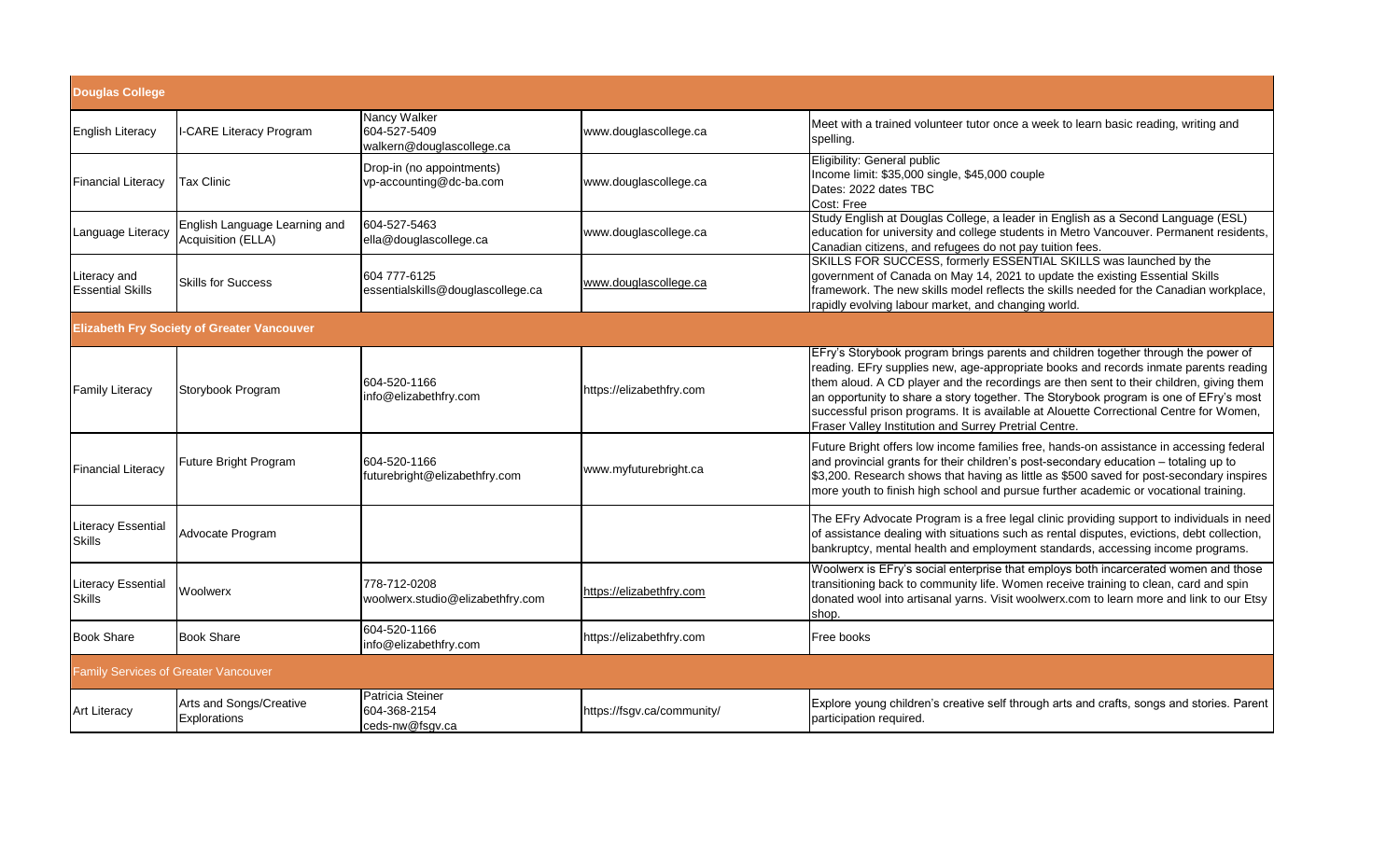| <b>Family Literacy</b>    | Parents as Literacy Supporters<br>(PALS)        | Patricia Steiner<br>604-368-2154<br>ceds-nw@fsgv.ca                     | https://fsgv.ca/community/ | Program for parents/caregivers of children 2-6. Learn strategies to encourage your child<br>to develop language and literacy skills that will help them adapt to their community and<br>prepare them for school.                                                                                                                                                                                                                                                                                                                         |
|---------------------------|-------------------------------------------------|-------------------------------------------------------------------------|----------------------------|------------------------------------------------------------------------------------------------------------------------------------------------------------------------------------------------------------------------------------------------------------------------------------------------------------------------------------------------------------------------------------------------------------------------------------------------------------------------------------------------------------------------------------------|
| <b>Family Literacy</b>    | Single moms                                     | Maylen Crespo<br>604-368-2154<br>ceds-nw@fsgv.ca                        | https://fsgv.ca/community/ | .<br>Support group for single moms with young children. Program to help single moms with<br>children 0-5 years old living in New Westminster connect with other moms, share the<br>joys and challenges of solo parenting, and learn about community resources. Bus<br>tickets and free child minding are available.                                                                                                                                                                                                                      |
| <b>Family Literacy</b>    | <b>Parents Connect</b>                          | Maylen Crespo<br>604-368-2154<br>ceds-nw@fsgv.ca                        | https://fsgv.ca/community/ | Guided discussion groups for parents with children 0-6. Families new to Canada are<br>matched with mentor families who have lived in Canada for a long time. Mentor families<br>offer support and knowledge about Canadian culture, raising children in Canada, and<br>tips on local programs in communities. Both sides have an opportunity to increase<br>parenting skills. Programs offered for children 1 year and up, while younger children<br>stay with their parent in the adult program room. Bus tickets and snacks available. |
| <b>Family Literacy</b>    | Parents Connect II                              | Patricia Steiner<br>604-525-9144 ext. 3636<br>communitykitchens@fsgv.ca | https://fsgv.ca/community/ | Guided discussion groups for parents with children 6-12. This program offers<br>information, support and knowledge about raising children in a positive way. Tips on<br>local programs in communities. Both sides have an opportunity to increase parenting<br>skills.                                                                                                                                                                                                                                                                   |
|                           | Caring Neighbours                               | Patricia Steiner<br>604-525-9144<br>caringneighbours@fsgv.ca            | https://fsgv.ca/community/ | Annual giving program for low-income seniors and families with children (0-19) living in<br>New Westminster. During the holiday season families and/or seniors living in New<br>Westminster are matched to a donor-sponsor who delivers food, gifts, or other essential<br>supplies.                                                                                                                                                                                                                                                     |
| Seniors Literacy          | Intergrating ESL Seniors in our<br>Community    | Patricia Steiner<br>604-525-9144<br>rads_nw@fsav.ca                     | https://fsgv.ca/community/ | Support group helping senior immigrants and refugees to participate in communtiy<br>activities, and learn begginer and literacy-level English.                                                                                                                                                                                                                                                                                                                                                                                           |
| <b>Family Literacy</b>    | Raising Exceptional Children                    | Sima Sajjadi<br>604-368-2154<br>ceds-nw@fsgv.ca                         | https://fsgv.ca/community/ | Group for parents of children with support needs. Relax while connecting with other<br>parents, sharing the challenges of parenting exceptional children, and learning about<br>community resources. Know that you're not alone! Bus tickets and coffee available<br>Come with your children-care is available upon registration                                                                                                                                                                                                         |
| <b>Financial Literacy</b> | <b>Money Skills</b>                             | Rocio Vasquez<br>604-368-2468<br>rvasquez@fsgv.ca                       | https://fsgv.ca/community/ | Financial workshops for people on low incomes, newcomers, youth, and seniors.<br>Financial education workshops that teach participants about budgeting, credit/debit<br>management, banking, saving and investing, and consumerism.                                                                                                                                                                                                                                                                                                      |
| <b>Financial Literacy</b> | <b>Financial Coaching</b>                       | Rocio Vasquez<br>604-368-2469<br>vasquez@fsgv.ca                        | https://fsgv.ca/community/ | Financial coaching for newcomers, youth, seniors, and people on low incomes. Receive<br>up to three one-on-one sessions with a financial coach. Sessions may cover topics such<br>as setting financial goals, developing a budget/financial action plan, investing in<br>Registered Education Savings Plans (RESP), Tax Free Savings Accounts (TFSA),<br>Registered Retirement Savings Plans (RRSP) and Registered Disability Savings Plans<br>(RDSP), as well as helping file for government benefits.                                  |
| <b>Financial Literacy</b> | <b>RESP Information Sessions and</b><br>Support | Rocio Vasquez<br>604-368-2470<br>resp@fsgv.ca                           | https://fsgv.ca/community/ | Information sessions for anyone who wishes to open an RESP account for a child.<br>Learn how to receive free government grants for children's education savings. One-on-<br>one support is also available. For parents and families living in Metro Vancouver.                                                                                                                                                                                                                                                                           |
| <b>Financial Literacy</b> | Tax Workshops                                   | Rocio Vasquez<br>604-638-3390 ext.3166<br>rvasquez@fsgv.ca              | https://fsgv.ca/community/ | Eligibility: General public. Income limit (by household size): 1-person household:<br>\$35,000, 2-person: \$45,000, 3-person: \$47,500, 4-person: \$50,000, 5-person: \$52,500,<br>more than 5 people: \$52,500 plus \$2,500 for each additional person<br>Details: Drop-in (no appointments)<br>Bring: One photo ID, Social Insurance Number, tax information slips<br>Cost: Free                                                                                                                                                       |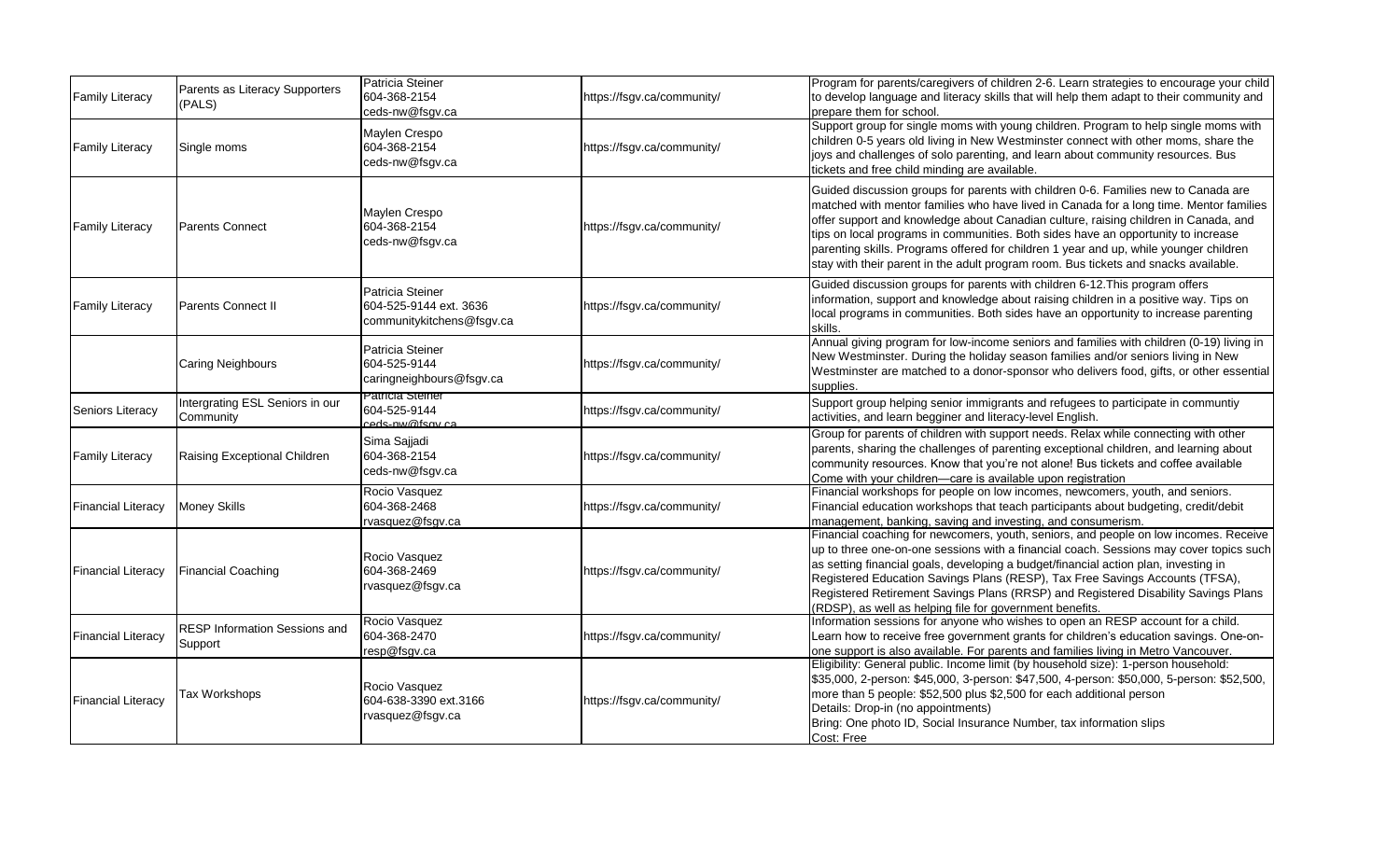| <b>Financial Literacy</b>               | Neighbourhood Small Grants<br>Program                   | Maylen Crespo<br>604-368-1901<br>mcrespo@fsgv.ca                    | www.neighbourhoodsmallgrants.ca    | A grants program supporting community building initiatives in New Westminster. Open<br>to all New Westminster residents, Neighbourhood Small Grants encourages residents<br>to generate ideas for how their neighbourhood could be strengthened. Small grants are<br>given to groups who want to work together on small projects to enhance their<br>community socially, physically, or culturally. |
|-----------------------------------------|---------------------------------------------------------|---------------------------------------------------------------------|------------------------------------|-----------------------------------------------------------------------------------------------------------------------------------------------------------------------------------------------------------------------------------------------------------------------------------------------------------------------------------------------------------------------------------------------------|
| <b>Health Literacy</b>                  | Community kitchen for all                               | Sima Sajjadi<br>604-525-9144 ext. 3636<br>communitykitchens@fsgv.ca | https://fsgv.ca/community/         | Community Kitchens bring together all members of the community to connect and cook<br>together. Participants learn food skills and how to cook healthy recipes, but, most<br>importantly, they develop valuable interpersonal relationships that build healthy, resilient<br>families and communities                                                                                               |
| <b>Health Literacy</b>                  | Seniors Community Kitchen                               | Sima Sajjadi<br>604-525-9144 ext. 3636<br>communitykitchens@fsgv.ca | https://fsgv.ca/community/         | Registration required! For seniors-learn and cook healthy and nutritious recipes while<br>connecting with others in the community.                                                                                                                                                                                                                                                                  |
| Language Literacy                       | <b>ESL Cooking</b>                                      | Sima Sajjadi<br>604-525-9144 ext. 3636<br>communitykitchens@fsgv.ca |                                    | Cooking sessions for people learning English. Cook with other English learners while<br>getting the chance to practice your language skills.                                                                                                                                                                                                                                                        |
| <b>Family Literacy</b>                  | Community Kitchen for Parents<br>and Children (0-12)    | Sima Sajjadi<br>604-525-9144 ext. 3636<br>communitykitchens@fsgv.ca | https://fsgv.ca/community/         | For parents or grandparents of children 0-12-meet your neighbours and cook healthy,<br>nutritious food while your children are taken care of. Childcare available                                                                                                                                                                                                                                   |
| <b>Health Literacy</b>                  | Food Bank Hub, Healthy<br><b>Community Kitchen</b>      | Sima Sajjadi<br>604-525-9144 ext. 3636<br>communitykitchens@fsgv.ca | https://fsgv.ca/community/         | Learn to cook low-cost, healthy, and nutritious food. Childcare available.                                                                                                                                                                                                                                                                                                                          |
| <b>Health Literacy</b>                  | <b>Food Skills for Families</b>                         | Sima Sajjadi<br>604-525-9144 ext. 3636<br>communitykitchens@fsgv.ca |                                    | 6-week program for at-risk populations including newcomers, seniors, and people on<br>low incomes. A hands-on curriculum that makes healthy eating, shopping, and cooking<br>easy, quick, and fun. Gain confidence in the kitchen and learn to make healthy meals<br>and snacks.                                                                                                                    |
| <b>Book Share</b>                       | Book share                                              | Maylen Crespo<br>604-525-9144 ext. 3667<br>mcrespo@fsgv.ca          | https://fsgv.ca/community/         |                                                                                                                                                                                                                                                                                                                                                                                                     |
| <b>Literacy New</b><br>Westminster      | New Westminster Literacy<br>Outreach                    | Maylen Crespo<br>604-525-9144 ext. 3667<br>mcrespo@fsgv.ca          | https://fsgv.ca/community/         |                                                                                                                                                                                                                                                                                                                                                                                                     |
| <b>Library Services</b>                 | Books, information, activities for<br>children & adults | Reception<br>604-681-4199                                           | www.decoda.ca                      |                                                                                                                                                                                                                                                                                                                                                                                                     |
|                                         | <b>FRASERWORKS-WorkBC New Westminster</b>               |                                                                     |                                    |                                                                                                                                                                                                                                                                                                                                                                                                     |
| Literacy and<br><b>Essential Skills</b> | <b>Job Search Workshops</b>                             | Reception<br>604-522-9701<br>info@fraserworks.ca                    | www.workbccentre-newwestminster.ca | Search Skills for Employment, Cover Letter, Resume, Interview, Skills for eligible job<br>seekers                                                                                                                                                                                                                                                                                                   |
| Literacy and<br><b>Essential Skills</b> | <b>Career Exploration Workshops</b>                     | Reception<br>604-522-9701<br>info@fraserworks.ca                    | www.workbccentre-newwestminster.ca | Career Exploration Workshops: Personality, Dimensions, Essential Skills, Skills and<br>Values, Interest, Assessment and training for eligible job seekers                                                                                                                                                                                                                                           |
| Literacy and<br><b>Essential Skills</b> | <b>Essential Life Skills Workshops</b>                  | Reception<br>604-522-9701<br>info@fraserworks.ca                    | www.workbccentre-newwestminster.ca | Essential Life Skills Workshops: Goal Setting & Budgeting, Essential, Transferable, &<br>Specialized Skills. Values & Career Exploration. Resume Development & Interview for<br>eligible job seekers                                                                                                                                                                                                |
| Literacy and<br><b>Essential Skills</b> | Digital Literacy Workshops                              | Reception<br>604-522-9701<br>info@fraserworks.ca                    | www.workbccentre-newwestminster.ca | Social Media, Super Host, Computer Basics, and Advanced Resume sessions, for<br>eligible job seekers. More information on their calendar https://www.workbccentre-<br>newwestminster.ca/calendars/                                                                                                                                                                                                  |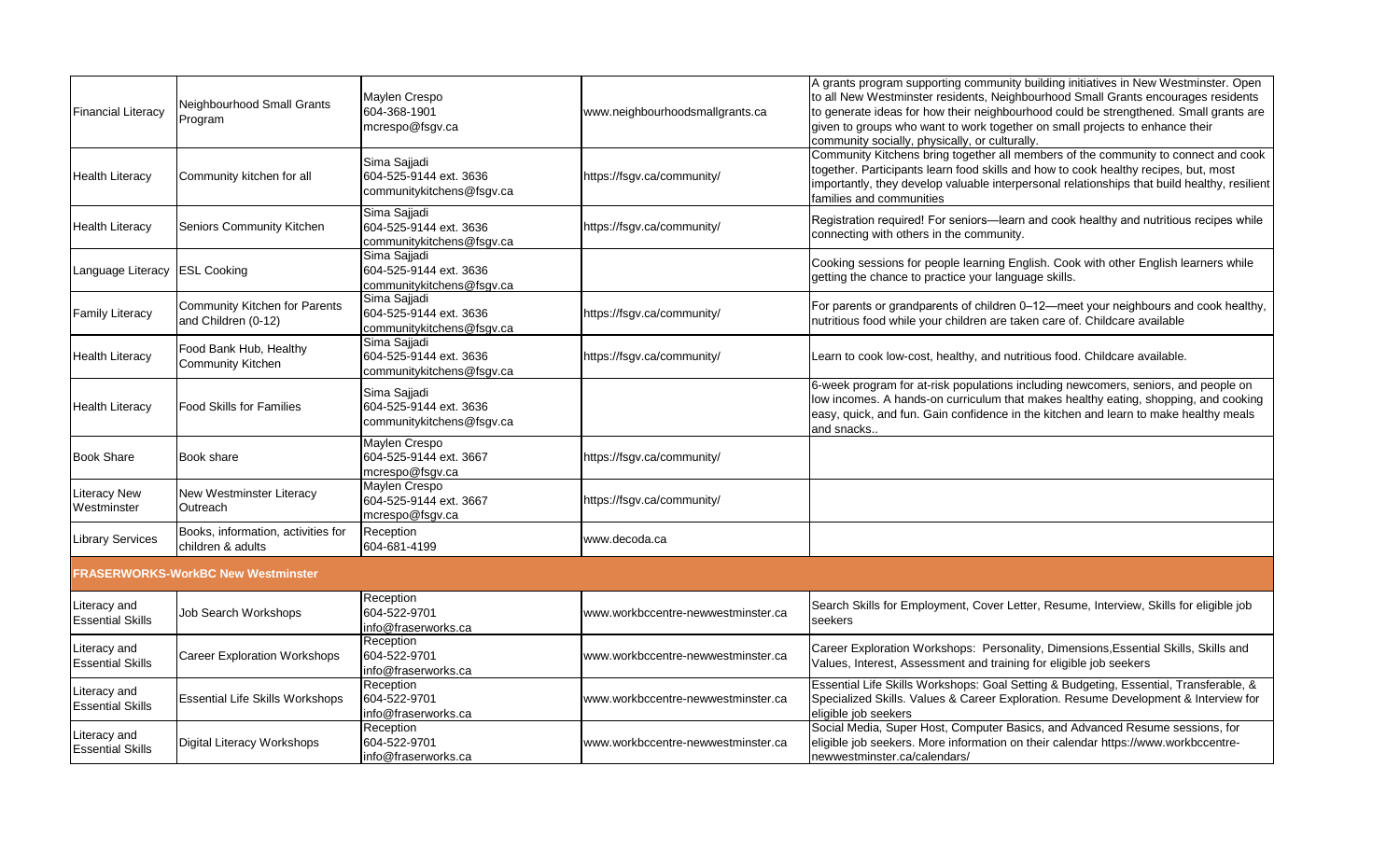| <b>Free Little Libraries</b> |                                                                                              |  |  |
|------------------------------|----------------------------------------------------------------------------------------------|--|--|
| Free Books                   | Small outdoor free library at<br>Fraser River Place Co-op<br>Housing                         |  |  |
| <b>Free Books</b>            | Little Free Puzzle Library                                                                   |  |  |
| Free Books                   | Queensborough Community<br>Library                                                           |  |  |
| Free Books                   | Little Free Library                                                                          |  |  |
| <b>Free Books</b>            | <b>Community Sharing Library</b>                                                             |  |  |
| Free Books                   | Nootka Street Alley Little Free<br>Library (chapter 54801)<br>Little Free Library at McBride |  |  |
| Free Books                   | Elementary School (chapter<br>54802)                                                         |  |  |
| Free Books                   | Alberta Street Little Free Library<br>Project                                                |  |  |
| Free Books                   | Community Free Library or Little<br>Free Library                                             |  |  |
| Free Books                   | 4th. Street Little Library                                                                   |  |  |
| Free Books                   | Ginko Branch Library (charter<br>#7950)                                                      |  |  |
| Free Books                   | Princess Pop Up Library                                                                      |  |  |
| Free Books                   | 4th. Avenue Little Library                                                                   |  |  |
| Free Books                   | Little Free Library Arbutrus                                                                 |  |  |
| Free Books                   | Little Free Library on Cumberland                                                            |  |  |
| Free Books                   | Little Free Library on Rickman                                                               |  |  |
| Free Books                   | Port Royal Free Little Library                                                               |  |  |
| Free Books                   | Glenbrook Free Little Library                                                                |  |  |
| Free Books                   | Little Free Library at New<br>Westminster West End                                           |  |  |
| Free Books                   | Little Free Library at Nanaimo St.                                                           |  |  |
| Free Books                   | Little Library on Miner and Debeck<br>St.                                                    |  |  |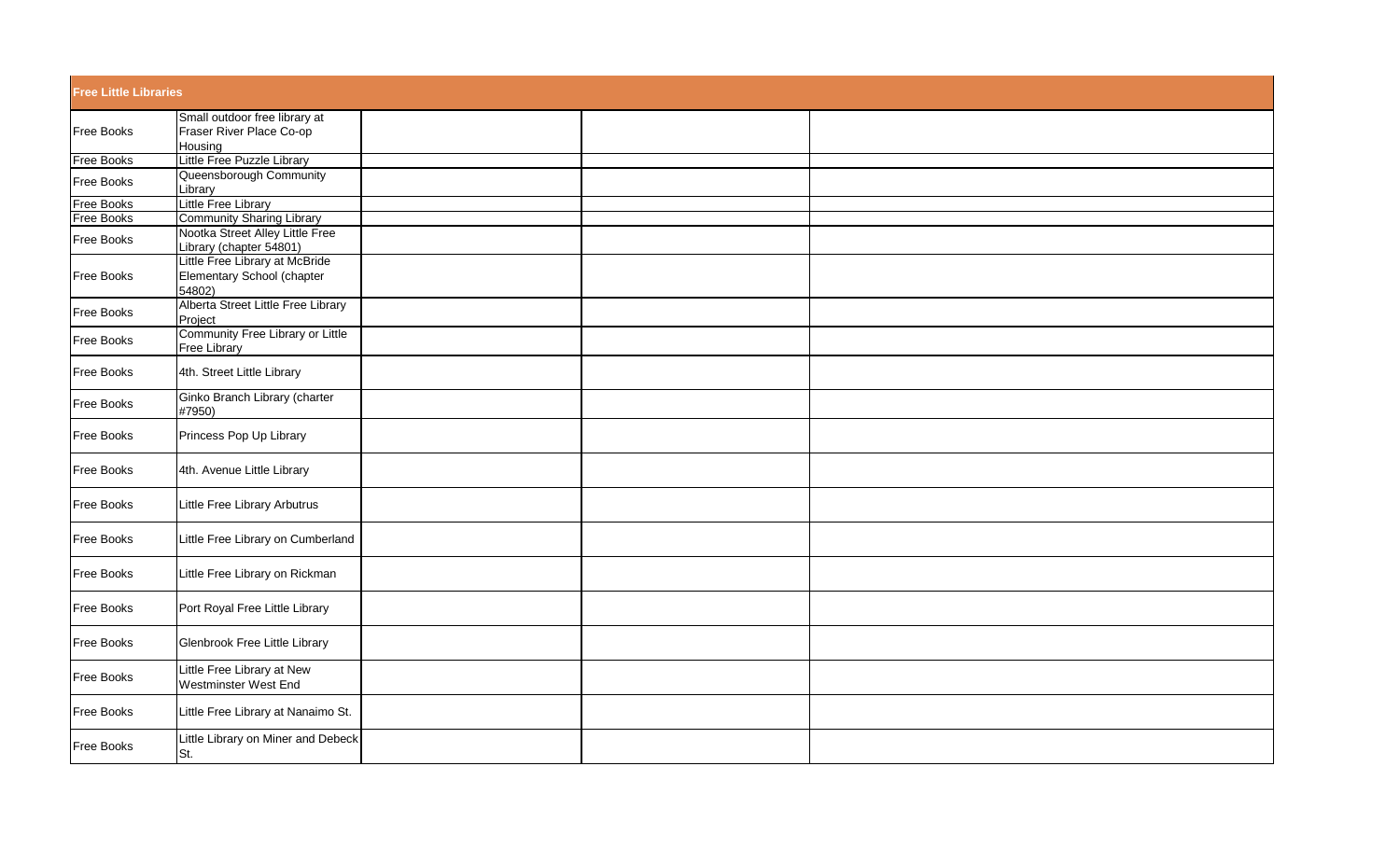| Free Books                              | Fade Street Pop Up Library                                                                |                                                                                           |                                 |                                                                                                                                                                                                                                                              |
|-----------------------------------------|-------------------------------------------------------------------------------------------|-------------------------------------------------------------------------------------------|---------------------------------|--------------------------------------------------------------------------------------------------------------------------------------------------------------------------------------------------------------------------------------------------------------|
| Free Books                              | Little Library on the Hill (Charter<br>76215)                                             |                                                                                           |                                 |                                                                                                                                                                                                                                                              |
| Free Books                              | Little Library on Elmer Street                                                            |                                                                                           |                                 |                                                                                                                                                                                                                                                              |
| Free Books                              | Little Library on Wilson                                                                  |                                                                                           |                                 |                                                                                                                                                                                                                                                              |
| Free Books                              | Dolly Parton Imagination Library                                                          |                                                                                           | https://imaginationlibrary.com/ | Book gifting program that mails free, high-quality books to children from birth until they<br>begin school, no matter their family's income.                                                                                                                 |
| Free Books                              | <b>Literacy New Westminster</b>                                                           |                                                                                           | email to access the inventory   |                                                                                                                                                                                                                                                              |
|                                         | <b>Immigrant Services Society of BC (ISSofBC)</b>                                         |                                                                                           |                                 |                                                                                                                                                                                                                                                              |
| Language(LINC)<br>Literacy Class        | Language Instruction for<br>Newcomers to Canada (LINC)<br>including a LINC Literacy Class | Caroline Pendleton<br>604522-5902<br>caroline.pendleton@issbc.org<br>linc.nwest@issbc.org | www.issbc.org                   |                                                                                                                                                                                                                                                              |
| Language Literacy                       | Conversation CircLiteracy and<br><b>Essential Skills</b>                                  | <b>Bita Firouzian</b><br>604-522-5902                                                     | www.issbc.org                   | Read, sing, and move at storytime! No registration required. Ages 2-5. The library offers<br>several computer classes on an ongoing basis, including Introduction to Computers,<br>Microsoft Excel for Beginners, Intro to Searching the Internet, and more. |
| <b>Financial Literacy</b>               | Free Income Tax Clinics                                                                   | 604-522-5902                                                                              | www.issbc.org                   |                                                                                                                                                                                                                                                              |
| <b>Family Literacy</b>                  | <b>HIPPY Program (Home Instruction</b><br>for Parents of Preschool<br>Youngsters)         | 604-522-5902                                                                              | www.issbc.org                   |                                                                                                                                                                                                                                                              |
|                                         | <b>Lookout Housing and Health Society</b>                                                 |                                                                                           |                                 |                                                                                                                                                                                                                                                              |
| Literacy and<br><b>Essential Skills</b> | Employment Navigator Program                                                              | Fax: 604-255-0790<br>info@lookoutsociety.ca                                               | https://lookoutsociety.ca       | Helps individuals to access training and employment opportunities with ongoing<br>supports such as coaching on resume writing, interview behavior, access to appropriate<br>work wear, reference, and access to prerequisite courses to employment.          |
| <b>New Westminster Public Library</b>   |                                                                                           |                                                                                           |                                 |                                                                                                                                                                                                                                                              |
| <b>Family Literacy</b>                  | Preschool Storytime                                                                       | Alicia Dobbs<br>604-527-4677<br>adobbs@nwpl.ca                                            | https://www.nwpl.ca/            | Read, sing, and move at storytime! No registration required. Ages 2-5.                                                                                                                                                                                       |
| <b>Digital Literacy</b>                 | <b>Computer Classes for Adults</b>                                                        | Liz Hunter<br>604-527-4677<br>Ihunter@nwpl.ca                                             | https://www.nwpl.ca/            | The library offers several computer classes on an ongoing basis, including Introduction<br>to Computers, Microsoft Excel for Beginners, Intro to Searching the Internet, and more.<br>See the program calendar for upcoming computer classes.                |
| <b>Family Literacy</b>                  | Babytime                                                                                  | Alicia Dobbs<br>604-527-4677<br>adobbs@nwpl.ca                                            | https://www.nwpl.ca/            | Sing songs, learn rhymes, and hear stories for babies! No registration required. Ages 0-<br>23 months.                                                                                                                                                       |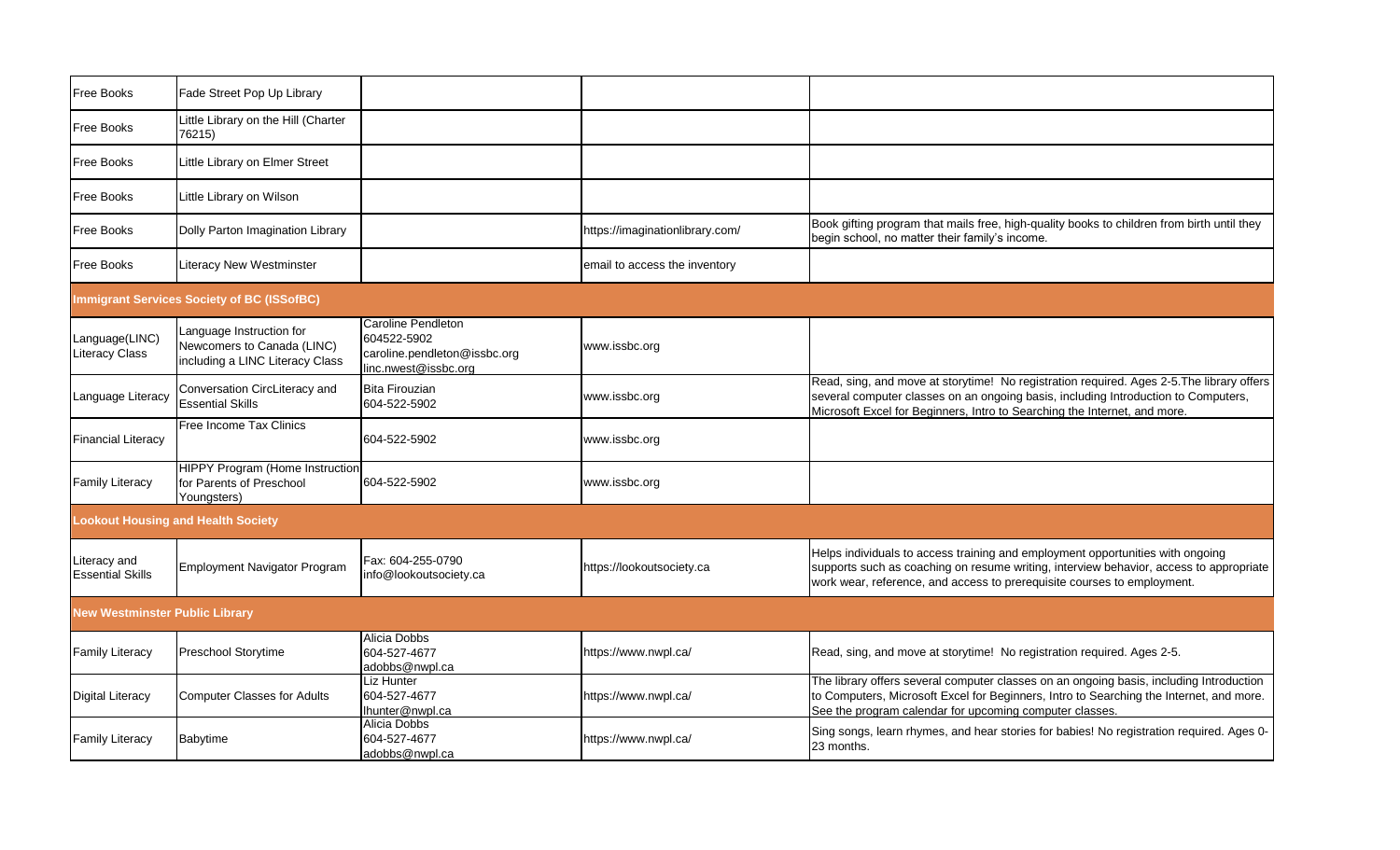| <b>Digital Literacy</b>         | Code-a-pillar                                                | Alicia Dobbs<br>604-527-4677<br>adobbs@nwpl.ca                                            | https://www.nwpl.ca/       | Let's play with the Code-a-pillar, a cute and fun way to introduce computational thinking<br>to young kids. Parents and caregivers welcome. Registration required. Ages 6-8.                                                                                                                                                                                                                                                                                                                                          |
|---------------------------------|--------------------------------------------------------------|-------------------------------------------------------------------------------------------|----------------------------|-----------------------------------------------------------------------------------------------------------------------------------------------------------------------------------------------------------------------------------------------------------------------------------------------------------------------------------------------------------------------------------------------------------------------------------------------------------------------------------------------------------------------|
| Reading, writing &<br>upgrading | <b>Reading Buddies</b>                                       | Alicia Dobbs<br>604-527-4677<br>adobbs@nwpl.ca                                            | https://www.nwpl.ca/       | Children aged 6-9 years are paired with teen volunteers to read and do fun activities<br>together every week to build reading confidence in an encouraging environment.                                                                                                                                                                                                                                                                                                                                               |
| <b>Digital Literacy</b>         | Code Club                                                    | Liz Hunter<br>604-527-4677<br>lhunter@nwpl.ca                                             | https://www.nwpl.ca/       | Are you interested in coding but don't know where to start? Or are you already pretty<br>good at basics and want to learn more? Whether you're a beginner or a soon-to-be pro,<br>you can code, learn, explore, and share what you've learned, in our LAB. We will start<br>with Scratch and introduce Python and other programming languages. Drop-in and code<br>with us! Program is free and does not require registration. Ages 9-12.                                                                             |
| <b>Family Literacy</b>          | <b>Summer Reading Club</b>                                   | Alicia Dobbs<br>604-527-4677<br>adobbs@nwpl.ca                                            | https://www.nwpl.ca/       | Kids and teens keep track of their reading over the summer in exchange for prizes and<br>other incentives.                                                                                                                                                                                                                                                                                                                                                                                                            |
| <b>Digital Literacy</b>         | <b>Computer One-on-One Tutorials</b>                         | Sue Lam<br>604-636-4450<br>slam@nwpl.ca                                                   | https://www.nwpl.ca/       | 1-on-1 tutorials last 45 minutes and are by appointment only. We can help you: Get<br>familiar with your tablet or laptop<br>Set up an email account, Get started on Facebook or Twitter (email account required).<br>Internet searching<br>Saving fiLiteracy and Essential Skills to a flash drive. Get familiar with using a mouse<br>and basic computer skills. Upload images from your camera / phone to your email (bring<br>your cable to connect your device to a computer) Manage your library account online |
| Learn English                   | <b>ESL Conversation CircLiteracy</b><br>and Essential Skills | Natalie Schembri, Stephanie Crosbie<br>604-527-4670<br>scrosbie@nwpl.ca nschembri@nwpl.ca | https://fsgv.ca/community/ | Practice English! Have Fun! Make Friends! English Conversation CircLiteracy and<br>Essential Skills are free and drop-in for English learners in New Westminster. Everyone<br>is welcome.                                                                                                                                                                                                                                                                                                                             |
| <b>MOSAIC</b>                   |                                                              |                                                                                           |                            |                                                                                                                                                                                                                                                                                                                                                                                                                                                                                                                       |
| Learn English                   | Settlement for Tigrinya, Arabic,<br>Dari/Farsi speakers      | <b>Ghada Shawil</b><br>604-307-3392<br>gshawil@mosaicbc.org                               | https://www.mosaicbc.org/  |                                                                                                                                                                                                                                                                                                                                                                                                                                                                                                                       |
| <b>Financial Literacy</b>       | Free Income Tax Clinics                                      | 604-254-9626<br>mtorres@mosaicbc.com                                                      | https://www.mosaicbc.org/  | Held at the New Westminster Public Library during March and April. The clinics are<br>offered to recent permanent residents (5 years or Literacy and Essential Skillss) who<br>have low income. Appointment is required.                                                                                                                                                                                                                                                                                              |
| <b>New West Family Place</b>    |                                                              |                                                                                           |                            |                                                                                                                                                                                                                                                                                                                                                                                                                                                                                                                       |
| <b>Family Literacy</b>          | Family Drop In                                               | Dana Osiow<br>604-368-2154<br>info@nwfamily.bc.ca                                         | nwfamily.bc.a              | Playroom, arts, songs and snacks                                                                                                                                                                                                                                                                                                                                                                                                                                                                                      |
| <b>Family Literacy</b>          | Family Place outdoor                                         | Dana Osiow<br>604-368-2154<br>info@nwfamily.bc.ca                                         | nwfamily.bc.a              |                                                                                                                                                                                                                                                                                                                                                                                                                                                                                                                       |
| <b>Health Literacy</b>          | Our Little Chef Program                                      | Dana Osiow<br>604-368-2154<br>info@nwfamily.bc.ca                                         | nwfamily.bc.a              |                                                                                                                                                                                                                                                                                                                                                                                                                                                                                                                       |
| <b>Free Books</b>               | <b>Book Share</b>                                            | Dana Osiow<br>604-368-2154<br>info@nwfamily.bc.ca                                         | nwfamily.bc.a              | A library for parents on tips and techniques on parenting issues and selfcare                                                                                                                                                                                                                                                                                                                                                                                                                                         |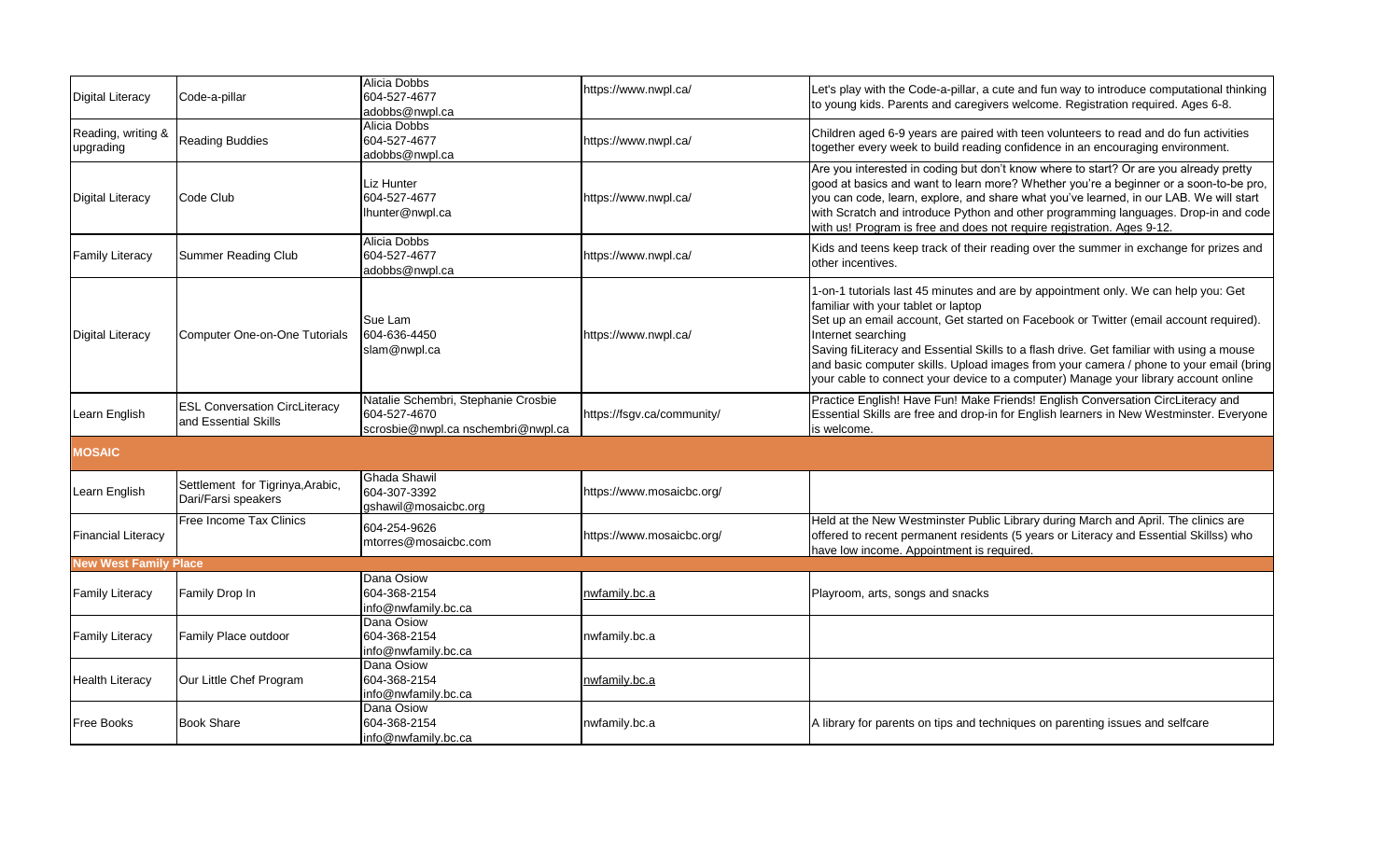|                                         | Parks and Recreation, City of New Westminster                               |                                                                                  |                                                      |                                                                                                                                                                                                                                                                                                                                                                    |
|-----------------------------------------|-----------------------------------------------------------------------------|----------------------------------------------------------------------------------|------------------------------------------------------|--------------------------------------------------------------------------------------------------------------------------------------------------------------------------------------------------------------------------------------------------------------------------------------------------------------------------------------------------------------------|
| Art Literacy                            | <b>Discovery Playtime</b>                                                   | Ramona Manzer<br>604-777-5120<br>active@newwestcity.ca                           | https://www.newwestcity.ca/parks-and-<br>recreation  | Designed to help small children (3-5 yrs. old) confidence and learn to cooperate with<br>others. Through play, games and group activities children will develop the social, fine<br>motor control and communication skills that help prepare<br>them for school.                                                                                                   |
| Health Literacy                         | Cooking Class for<br>Preschool/Children/Youth                               | Ramona Manzer<br>604-777-5120<br>active@newwestcity.ca                           | https://www.newwestcity.ca/parks-and-<br>recreation  |                                                                                                                                                                                                                                                                                                                                                                    |
| Digital<br>Literacy/Seniors             | Keyboarding/Laptop Literacy and<br><b>Essential Skillssons/Social Media</b> | <b>Shelly Schnee</b><br>604-519-1066<br>info@centuryhouseassociation.com         | http://www.centuryhouseassociation.com/              |                                                                                                                                                                                                                                                                                                                                                                    |
| <b>Financial Literacy</b>               | Income Tax Clinic                                                           | <b>Shelly Schnee</b><br>604-519-1066<br>info@centuryhouseassociation.com         | http://www.centuryhouseassociation.com               | Eligibility: Century House members (50+; membership \$18) who meet income limit<br>requirements<br>Details: By appointment only<br>Dates: Not confirmed; accepting names and will contact Cost: Free                                                                                                                                                               |
| <b>Book Club</b>                        | Century House Book Club Group<br>page.                                      | Shelly Schnee<br>604-519-1066<br>info@centuryhouseassociation.com                | http://www.centuryhouseassociation.com/              | A book from the New Westminster library book club sets is distributed to club members<br>to be discuss the following month. Limit of group members: 12. There is a wait list on<br>file at the front desk. Meetings: The second Tuesday of the month from 10a.m. to noon,<br>with a break around 10:45<br>Cost?: \$5 per year Who Can Join?: Century House members |
| Free Books                              | <b>Book Share</b>                                                           | Ramona Manzer<br>604-777-5120<br>active@newwestcity.ca                           |                                                      | Eligibility: Century House members (50+; membership \$18) who meet income limit<br>requirements<br>Details: By appointment only<br>Dates: Not confirmed; accepting names and will contact Cost: Free                                                                                                                                                               |
| Peter Julian, Member of Parliament      |                                                                             |                                                                                  |                                                      |                                                                                                                                                                                                                                                                                                                                                                    |
| <b>Financial Literacy</b>               | Annual Disability Tax Credit<br>Workshop                                    | Peter Julian, Member of Parliament<br>604-775-5707<br>peter.julian.c1@parl.gc.ca | https://peterjulian.ca/                              | Annual workshop (held in March). MP explains What is The Disability Tax Credit? Who<br>is eligible for the Disability Tax Credit? How to apply for the Disability Tax Credit?<br>Free                                                                                                                                                                              |
| <b>Royal City Literary Arts Society</b> |                                                                             |                                                                                  |                                                      |                                                                                                                                                                                                                                                                                                                                                                    |
| Art Literacy                            | Workshops                                                                   | secretary@rclas.com                                                              | www.rclas.com                                        | Royal city Literary Arts Slciety offers workshops aime to writes and fans of literature. On<br>average, there is a workhp a month and cost is reasonable.                                                                                                                                                                                                          |
| Art Literacy                            | Write On Contest                                                            | secretary@rclas.com                                                              | writeon@rclas.com                                    |                                                                                                                                                                                                                                                                                                                                                                    |
| Art Literacy                            | Poetry in the Park                                                          | secretary@rclas.com                                                              | https://www.facebook.com/groups/162882<br>397108759/ | Two features Poets and Open Mic. Every Wednesday in July and August 6:30-8:30 pm                                                                                                                                                                                                                                                                                   |
| Art Literacy                            | In their Words                                                              | secretary@rclas.com                                                              | www.rclas.com                                        | Featured speakers each present their favourite author from any genre in poetry, fiction,<br>non-fiction or drama. Presentations include a brief commentary about the author and a<br>reading fo selections that exemplify what the speaker loves about the author's work.                                                                                          |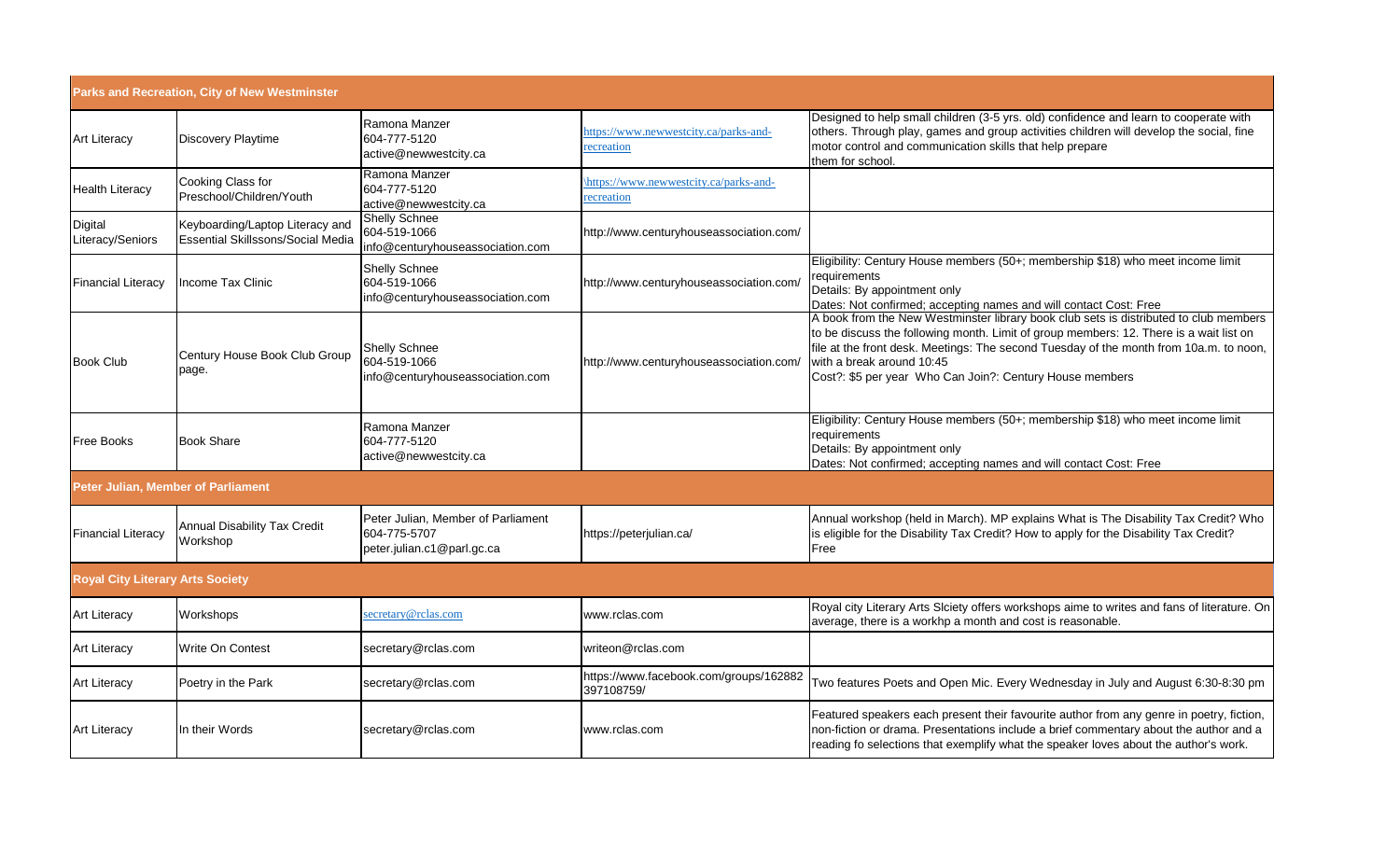| <b>Art Literacy</b>                   | Poetic Justice, Poetry New<br>Westminster                  | poeticjusticepnw@gmail.com                                | https://www.facebook.com/groups/poeticju<br>sticepnw/about/ | Poetic Justice/Poetry New West is a poetry reading series that showcases emerging<br>and established poets. It is held at the Heritage Grill, 447 Columbia Street, New<br>Westminster, every Sunday, 2 to 4 pm, with the exception of holiday weekends.<br>Admission is free but donations are welcomed           |
|---------------------------------------|------------------------------------------------------------|-----------------------------------------------------------|-------------------------------------------------------------|-------------------------------------------------------------------------------------------------------------------------------------------------------------------------------------------------------------------------------------------------------------------------------------------------------------------|
| <b>Art Literacy</b>                   | Tellers of Short TaLiteracy and<br><b>Essential Skills</b> | secretary@rclas.com                                       | rclas.com                                                   | A program of monthly readings designed to engage fans of the short story genre with<br>emerging and published short story writers. Also, an open microphone will be available<br>for writers who would like to share their stories. The program is free for fans.                                                 |
| <b>SD40</b>                           |                                                            |                                                           |                                                             |                                                                                                                                                                                                                                                                                                                   |
| Learn English                         | <b>ESL for Grandparents</b>                                | Stephen Inniss<br>604-517-6286<br>sinniss@sd40.bc.ca      | www.palc.net                                                |                                                                                                                                                                                                                                                                                                                   |
| Learn English                         | Seniors English<br>Conversation                            | 604-517-6191                                              | www.virtualschoolbc.ca                                      | Featured poets and Open Mic.                                                                                                                                                                                                                                                                                      |
| Learn English                         | English Language Learning                                  | 604-517-6286                                              | www.ce40.ca                                                 |                                                                                                                                                                                                                                                                                                                   |
| <b>Family Literacy</b>                | Aboriginal Family Programs                                 | 604-517-6286                                              | www.palc.net                                                |                                                                                                                                                                                                                                                                                                                   |
| <b>Family Literacy</b>                | Strong Start Family Programs,<br><b>Various Locations</b>  | 604-517-6240                                              | https://newwestschools.ca/progra<br>ms-services/early-      | Admission is free but donations are welcomed.                                                                                                                                                                                                                                                                     |
| <b>Seniors Services Society</b>       |                                                            |                                                           |                                                             |                                                                                                                                                                                                                                                                                                                   |
| <b>Financial Literacy</b>             | Income Tax Clinic                                          | 604-520-6621<br>info@seniorsservicessociety.ca            | http://www.seniorsservicessociety.ca/                       | Eligibility: Age 60+<br>Income limit: \$30,000 single; \$40,000 couple<br>Details: By appointment only<br>Dates: TBC<br>Times: TBC                                                                                                                                                                                |
| <b>Spirit of the Children Society</b> |                                                            |                                                           |                                                             |                                                                                                                                                                                                                                                                                                                   |
| <b>Family Literacy</b>                | Strong Start Family Programs,<br>Various Locations         | Reception<br>604-524-9113<br>reception@sotcs.ca           | www.sotcs.ca                                                |                                                                                                                                                                                                                                                                                                                   |
|                                       | The Lower Mainland Purpose Society for Youth and Families  |                                                           |                                                             |                                                                                                                                                                                                                                                                                                                   |
| <b>English Literacy</b>               | <b>High School Completion</b>                              | Merrilyn Cook<br>604-526-2522<br>purpose_school@telus.net | www.purposesecondary.org                                    | Purpose Secondary School is an independent school, which exists to serve those<br>students who, for a variety of reasons, find it difficult to succeed in the traditional school<br>system.                                                                                                                       |
| Literacy                              | Lifeskills                                                 |                                                           |                                                             |                                                                                                                                                                                                                                                                                                                   |
| <b>Health Literacy</b>                | Drop In Amenities                                          | 604-526-2522<br>purpose_school@telus.net                  | www.purposesecondary.org                                    | HIV positive clients. Weekly on-site food bank and lunch<br>Laundry and shower facilities, Phone and internet access (search for treatment,<br>housing, etc.), Access to a case worker, Arts and crafts group, Hep C support group,<br>Harm reduction supplies (condoms, lube, needles, mouthpieces, pipes, etc.) |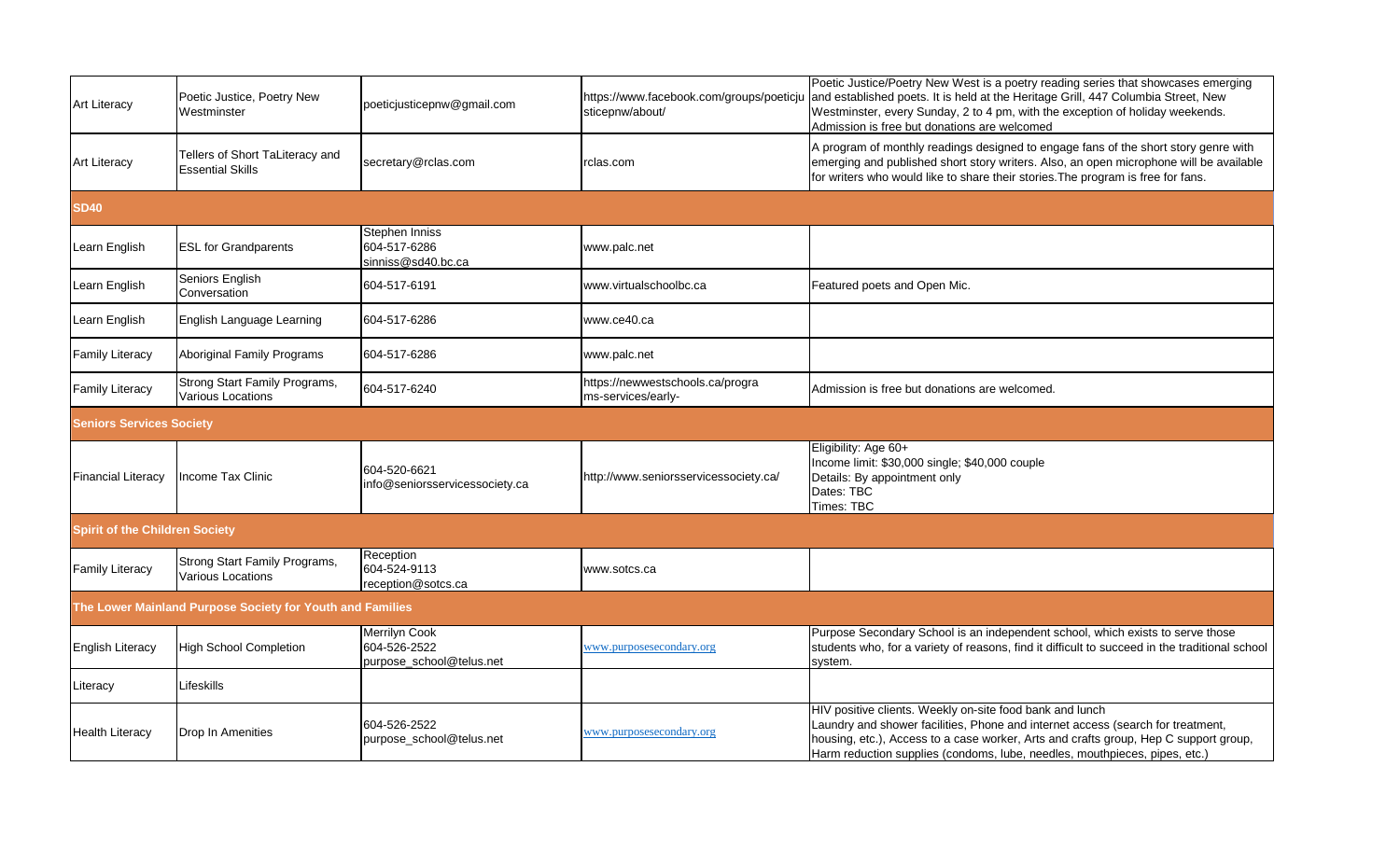| <b>English Literacy</b>                 | <b>EME (English Made Easy)</b>                                 | <b>Elizabeth Cottam</b><br>604-526-2522<br>elizabeth.cottam@purposesociety.org | www.purposesociety.org | This group is a great opportunity for parents, grandparents and children to learn<br>English, make friends, enjoy great food and learn about other cultures. The adults<br>participate in an interactive and practical English lessons while the children learn<br>language through fun crafts, colouring projects, songs and play. During each session,<br>everyone shares a healthy snack together. This service is for residents living in New<br>Westminster who are new to the English language. |
|-----------------------------------------|----------------------------------------------------------------|--------------------------------------------------------------------------------|------------------------|-------------------------------------------------------------------------------------------------------------------------------------------------------------------------------------------------------------------------------------------------------------------------------------------------------------------------------------------------------------------------------------------------------------------------------------------------------------------------------------------------------|
| Physical literacy                       | SPLASH (Sensory Physical<br>Literacy, Arts, Safety and Health) | <b>Elizabeth Cottam</b><br>604-526-2522<br>elizabeth.cottam@purposesociety.org | www.purposesociety.org | Early childhood exploration in a natural setting. Encourage children to connect with<br>nature by using sight, smell, sound and touch while exploring the ecosystem that<br>surrounds them.                                                                                                                                                                                                                                                                                                           |
| Physical literacy                       | PLANS (Physical Literacy, Arts,<br>Nature & Science)           | <b>Elizabeth Cottam</b><br>604-526-2522<br>elizabeth.cottam@purposesociety.org | www.purposesociety.org |                                                                                                                                                                                                                                                                                                                                                                                                                                                                                                       |
| <b>Family Literacy</b>                  | FLY (Fun, Learnig & You)                                       | <b>Elizabeth Cottam</b><br>604-526-2522<br>elizabeth.cottam@purposesociety.org | www.purposesociety.org | This group is offered to parents, grandparents and caregivers of children between 18<br>months and five years of age. The group offers parental information and topics to the<br>adults in attendance, while children have an opportunity for early learning and play in a<br>warm, welcoming environment. This service is for residents living in New Westminster.                                                                                                                                   |
| <b>Family Literacy</b>                  | Pitter Patter Circle Time                                      | Elizabeth Cottam<br>604-526-2522<br>elizabeth.cottam@purposesociety.org        | www.purposesociety.org | This program focuses on parent and child interactions, decreasing social isolation and<br>increasing community connections. This group is for pregnant women and families with<br>children under 36 months and their caregivers. Enjoy family playtime, stories, songs,<br>arts & crafts and make new friends and connections with other families. This program is<br>offered to all residents of Burnaby and New Westminster. This program is funded by the<br>Public Health Agency of Canada.       |
| <b>Family Literacy</b>                  | <b>Family Circle</b>                                           | <b>Elizabeth Cottam</b><br>604-526-2522<br>elizabeth.cottam@purposesociety.org | www.purposesociety.org | Come play and enjoy a fun, interactive group for parents/caregivers and their children<br>from 3 to 6 years of age. Enjoy family playtime, stories, songs, arts & crafts and make<br>new friends and connections with other families. This program is offered to all residents<br>of Burnaby and New Westminster. This program is funded by the Public Health Agency<br>of Canada.                                                                                                                    |
| <b>Union Gospel Mission</b>             |                                                                |                                                                                |                        |                                                                                                                                                                                                                                                                                                                                                                                                                                                                                                       |
| <b>Family Literacy</b>                  | After School Programs for<br><b>Children and Teens</b>         | <b>Brenda Mckillop</b><br>604-525-8989<br>bmckillop@ugm.ca                     | www.ugm.ca             | Union Gospel Mission's Women & Families team comes alongside our community's<br>children to offer holistic support throughout their school years. Every weekday, kids in<br>the community come to UGM to play, learn, and grow at UGM's homework club, which<br>offers critical mentorship and holistic life skills education.                                                                                                                                                                        |
| Literacy and<br><b>Essential Skills</b> | Skill Life Program                                             | <b>Brenda Mckillop</b><br>604-525-8989<br>bmckillop@ugm.ca                     | www.ugm.ca             | UGM one-on-one Career Development sessions and Classroom Sessions. Classes<br>taught at UGM cover a range of topics such as self-assessment, anger management,<br>career prep and more.                                                                                                                                                                                                                                                                                                               |
| <b>Financial Literacy</b>               | Income Tax Assistance                                          | <b>Brenda Mckillop</b><br>604-525-8989<br>bmckillop@ugm.ca                     | www.ugm.ca             | Each year, volunteers from the CRA come out and help people at the UGM with filing<br>their taxes.                                                                                                                                                                                                                                                                                                                                                                                                    |
| <b>IMAGINATION LIBRARY</b>              |                                                                |                                                                                |                        |                                                                                                                                                                                                                                                                                                                                                                                                                                                                                                       |